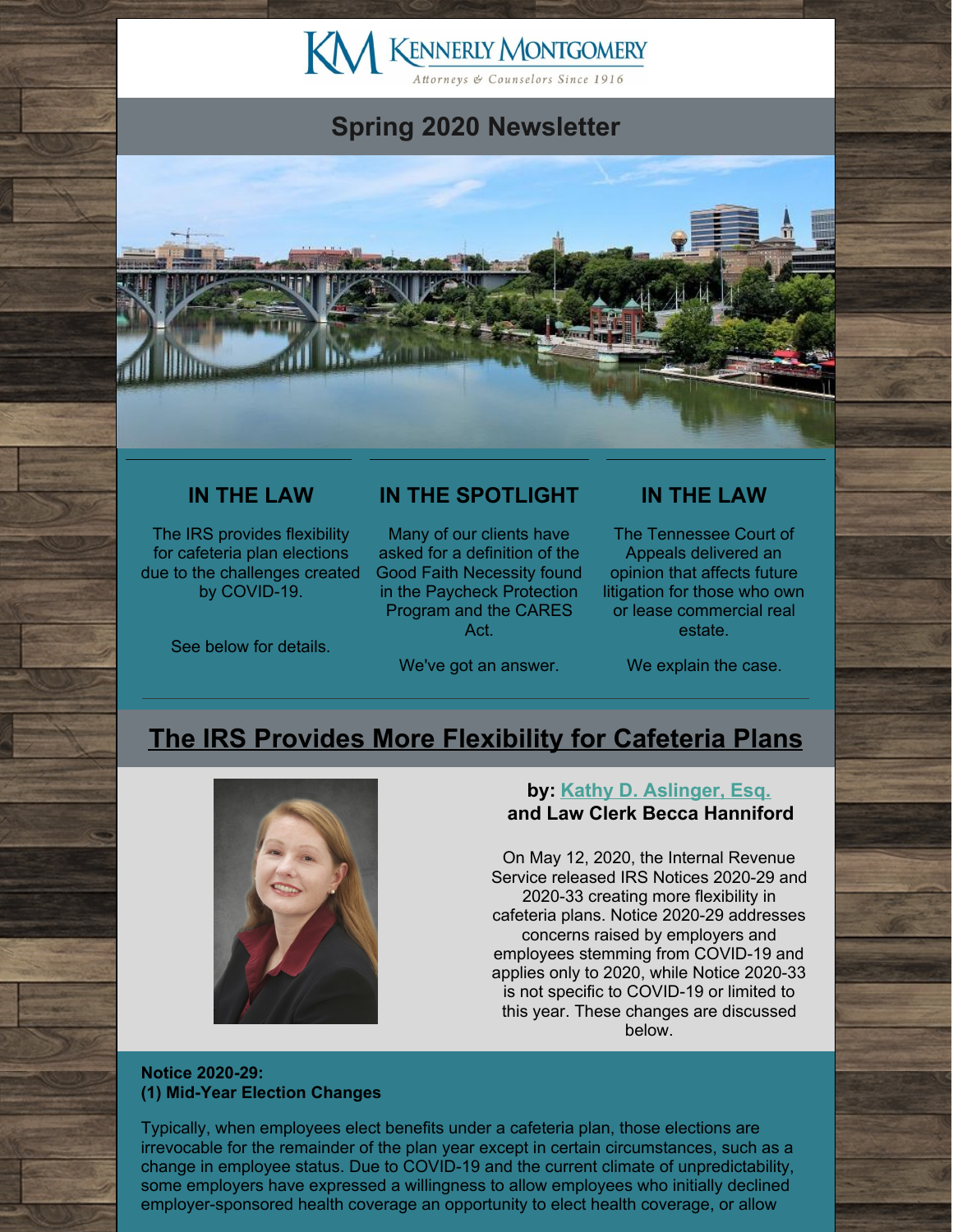employees to elect to enroll in different health coverage offered by the employer or to drop their existing health coverage. Additionally, employers are recognizing that because of new-found health risks and school and day-care closures, employees may need to increase or decrease amounts of their health flexible spending accounts ("FSAs") and/or amounts for dependent care assistance.

In response to these concerns, Notice 2020-29 permits an employer to amend it cafeteria plan to allow employees to make mid-year election changes during calendar year 2020 to:

- $\bullet$  elect employer-sponsored health coverage, if the employee initially declined;
- revoke their existing health coverage and elect to enroll in different health coverage sponsored by the same employer;
- revoke an existing election for employer-sponsored health coverage, so long as employee attests in writing that employee is enrolled or will enroll in health coverage not sponsored by employer;
- revoke an election, make a new election, or decrease or increase an existing election regarding a health FSA; and
- revoke an election, make a new election, or decrease or increase an existing election regarding a dependent care assistance program.

Prior to accepting an employee's revocation of existing employer-sponsored healthcoverage, the employer must receive from the employee a written declaration of the employee's enrollment or intent to enroll in other health coverage.

An employer who chooses to allow for this flexibility is not required to provide unlimited election changes but may, in its discretion, determine the extent to which to permit and apply the changes. In making these decisions, employers may want to consider the potential for adverse selection. For health FSAs and dependent care assistance programs, employers are permitted to limit mid-year elections to amounts not less than already reimbursed.

This relief may be applied retroactively to periods prior to the issuance of Notice 2020-29 and on or after January 1, 2020, to address a cafeteria plan that permitted mid-year election changes otherwise consistent with the requirements for relief provided in Notice 2020-29.

### **(2) Unused Amounts Remaining in a Heath FSA or Dependent Care Assistance Program**

Notice 2020-29 also allows an employer to amend its non-calendar year cafeteria plan to permit employees an extended period of time to apply unused amounts remaining in a health FSA or a dependent care assistance program at the end of a plan year ending in 2020 to pay or reimburse expenses incurred for the same benefit through December 31, 2020. This extension of time for incurring claims is available both to cafeteria plans that have a grace period and plans that provide for a carryover. Further, an employee who is allowed an extension period pursuant to an amended cafeteria plan, and has unused amounts remaining at the end of a plan year or grace period ending in 2020, shall not be permitted to contribute to an HSA during the extension period, except in the case of an HSA-compatible health FSA.

## **(3) Amending Cafeteria Plans**

Employers that wish to amend their cafeteria plans consistent with Notice 2020-29 must adopt a plan amendment. An amendment for the 2020 plan year must be adopted on or before December 31, 2021, and may be effective retroactively to January 1, 2020, so long as the plan operates according to Notice 2020-29. Additionally, employers are responsible for informing all employees eligible to participate of the changes.

### **(4) High Deductible Health Plans ("HDHPs")**

Notice 2020-29 clarifies several aspects of Notice 2020-15, which permits HDHPs to cover expenses related to testing for and treatment of COVID-19 prior to meeting the minimum deductible. First, Notice 2020-29 clarifies that the relief provided in Notice 2020- 15 applies to reimbursements of expenses incurred on or after January 1, 2020. Further, testing and treatment of COVID-19, for purposes of Notice 2020-15, includes the panel of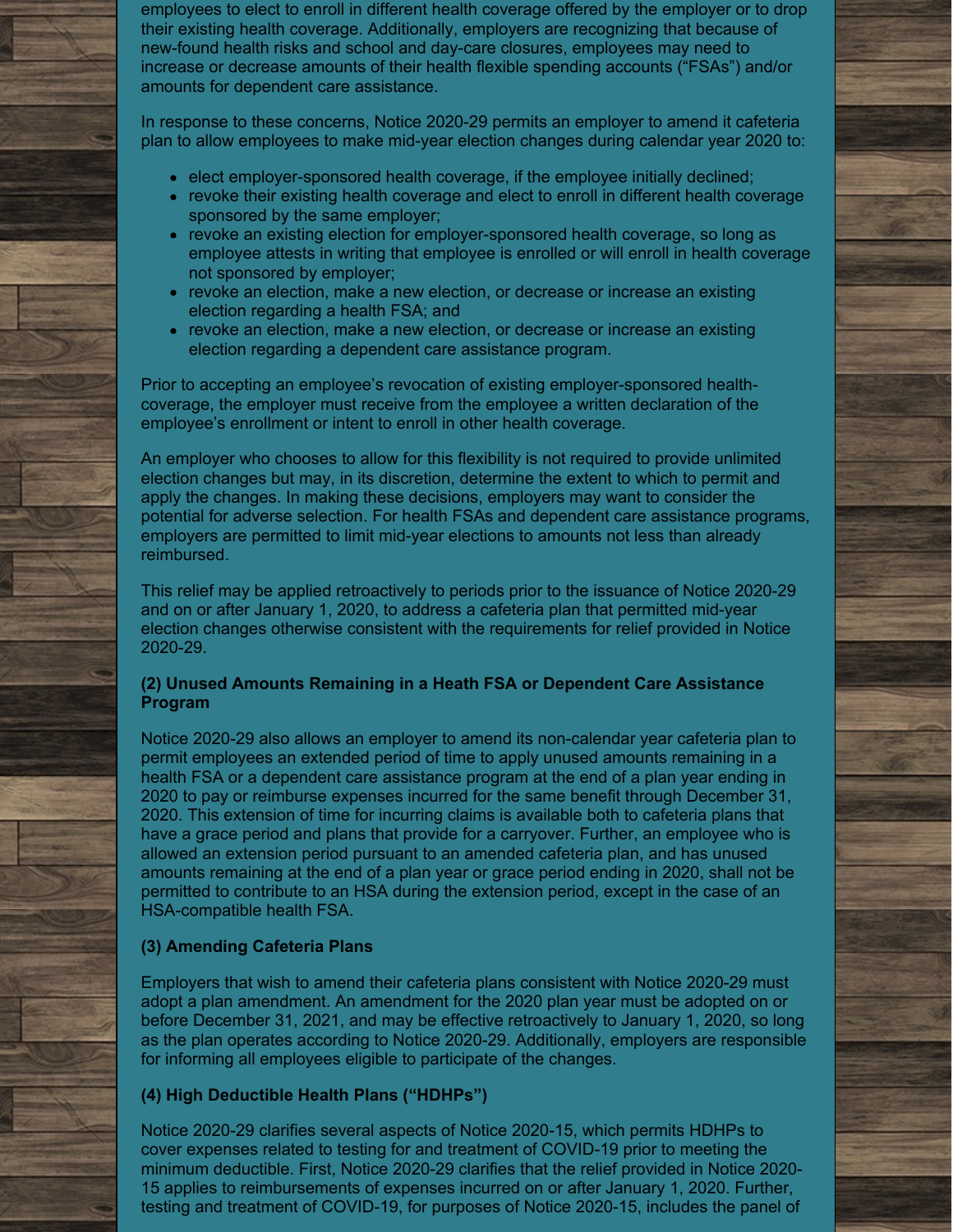diagnostic testing for influenza A & B, norovirus and other coronaviruses, and respiratory syncytial virus, and any items or services required to be covered with zero cost sharing under the Families First Act, as amended by the CARES Act.

Section 3701 of the CARES Act allows employees to retain eligibility to contribute to an HSA if they also receive coverage for telehealth and remote care services outside an HDHP and allows for HDHPs to retain HDHP status even if coverage of telehealth and remote care services is provided before the minimum deductible is met. The treatment of telehealth and other remote care services under the CARES Act applies with respect to services provided on or after January 1, 2020, with respect to plan years beginning on or before December 31, 2021.

#### **Notice 2020-33 (1) Carryovers for Health FSAs**

Historically, cafeteria plans operated on a "use-or-lose" rule, meaning unused benefits or contributions that remained at the end of the plan year were forfeited. A few years ago, the IRS began allowing plans to provide for a \$500 carryover of any unused amounts in an employee's health FSA. Notice 2020-33 increases the maximum permitted carryover amount to 20% of the maximum annual contribution, which is indexed for inflation. Thus, the available carryover from 2020 to a plan year beginning in 2021 increases from \$500 to \$550.

Employers who wish to permit this expansion of the carryover limit must amend their cafeteria plans on or before the last day of the plan year from which amounts may be carried over, and the amendment may be effective retroactively to the first day of the plan year. Additionally, employers are responsible for informing all employees eligible to participate of the changes.

## **(2) Individual Coverage HRAs**

Notice 2020-33 provides guidance on the payment of individual health insurance coverage premiums from Health Reimbursement Arrangements ("HRAs"). HRAs may only pay or reimburse medical care expenses incurred by an employee during a plan year, and medical care expenses are typically treated as incurred when a covered individual is provided medical care that gives rise to the expense, not when the amount is billed or paid.

Notice 2020-33 permits an HRA to treat an expense for a premium for individual health insurance coverage as incurred on (1) the first day of each month of coverage on a pro rata basis, (2) the first day of the period of coverage, or (3) the date the premium is paid. Thus, an individual coverage HRA with a calendar plan year may immediately reimburse a substantiated premium for health insurance coverage that begins on January 1 of that plan year, even if the covered individual paid the premium for the coverage prior to the first day of the plan year.

# **The Paycheck [Protection](http://www.kmfpc.com/Articles/paycheck_protection_program_flexibility_act_of_2020.aspx) Program Flexibility Act of 2020**

## **by: Elijah C. [Lovingfoss,](http://www.kmfpc.com/attorneys/elijah_c_lovingfoss.aspx) Esq.**

**On Wednesday, June 3, 2020, Congress passed the Paycheck Protection Program Flexibility Act of 2020 (the "Act"). The Act was meant to make the provisions of the Paycheck Protection Program (the "PPP") more lenient to allow recipients to take full advantage of the forgiveness provisions and to defer taxes. There are several key takeaways from the Act that businesses who are eligible for the PPP program should be aware of.**

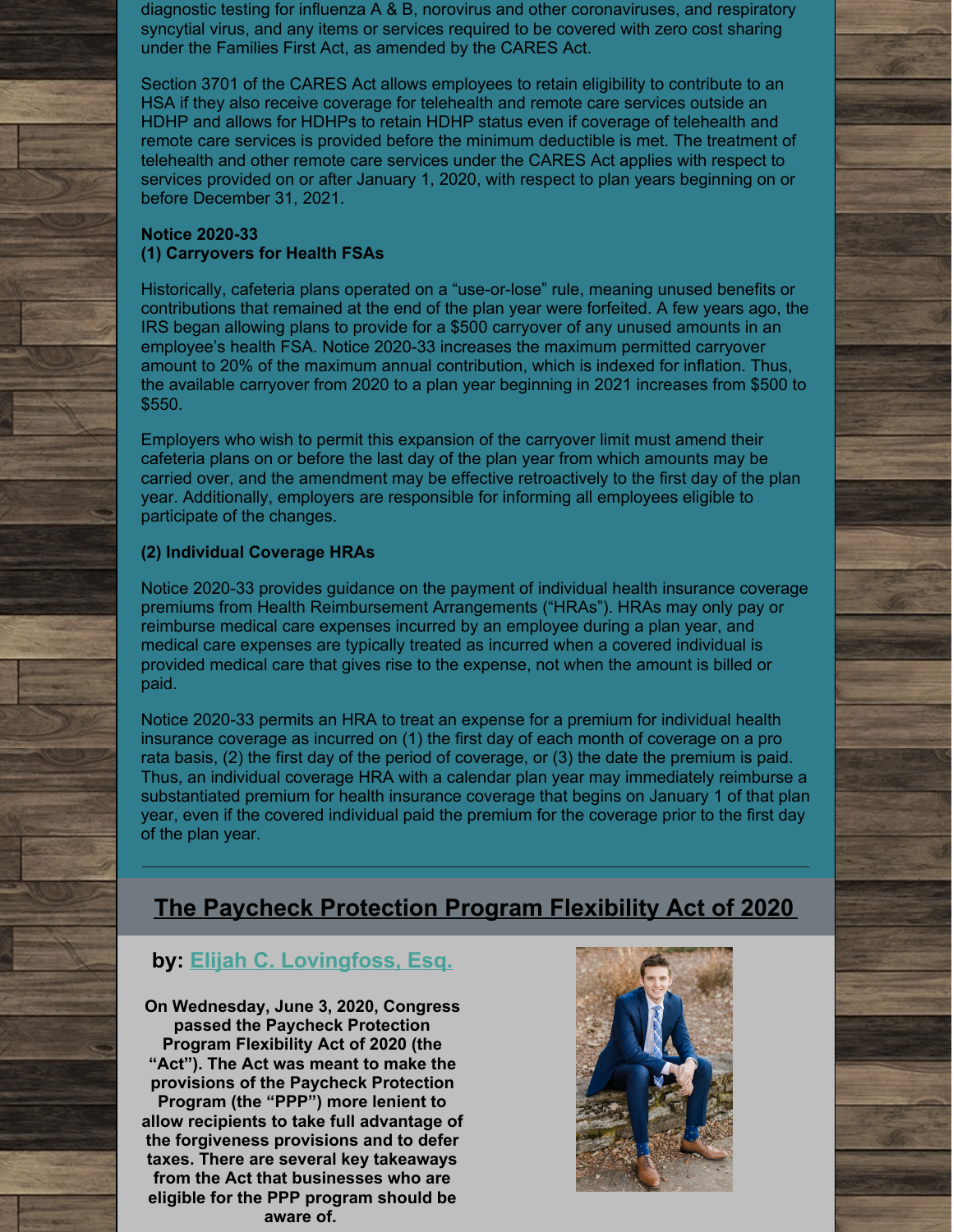First, the Act has extended the minimum maturity date of PPP loans from two years to five years.

Second, and of particular relevance to businesses who have already accepted PPP loans, the period for which PPP funds may be used (for allowed payroll and other expenses) and the use of those funds applied towards forgiveness has been extended. Put more simply, if a business uses PPP funds during the extended period, those funds will be used to calculate the amount of forgiveness that the business is eligible for. Instead of eight weeks from the date the loan was originated, the period now ends the earlier of either twenty-four weeks from the origination of the loan or December 31, 2020. However, if a business received a PPP loan prior to the enactment of the ACT, it may choose to utilize the original eight-week period as the forgiveness period.

Third, the Act also now includes a provision that provides an exemption for loan forgiveness if a business is not able to rehire its staff or similarly qualified individuals. Specifically, the amount of loan forgiveness will now be calculated without regard to a proportional reduction in full-time employees so long as the business was unable to rehire individuals who were employees prior to February 15, 2020, and the business was unable to hire similarly qualified individuals to fill the position between February 15, 2020 and December 31, 2020. Alternatively, if the business can show that, due to restrictions placed on its operations by HHS, the CDC, or OSHA, it cannot return to its pre-February 15, 2020 levels of business activity between March 1, 2020 and December 31, 2020, then it will also be eligible for the exemption.

Fourth, the Act has placed new limitations on forgiveness while also reducing the percentage of payroll requirement for forgiveness. The Act now requires that a business use only 60% of PPP funds for payroll rather than 75%. However, the Act also now provides that if a business uses less than 60% of its PPP funds for payroll it will not be eligible for forgiveness at all. This is harsher than the old provision, which only proportionally reduced the amount of forgiveness if less than 75% of PPP funds were used for payroll.

Fifth, the Act also updates the loan deferment provisions of the PPP program. The Act replaces the previous six month minimum deferment period with a deferment period that lasts until the PPP lender receives the approved amount of forgiveness for that loan. If a business does not apply for forgiveness within ten months from the end of the covered period (the covered period is the 24 week period from the date of the origination of the loan or the period from the date of the origination of the loan to December 31, 2020), then the business must begin making payments on the day after the ten-month period expired. Accordingly, a business could potentially extend its deferment period by waiting to apply for forgiveness until near the expiration of the ten-month period.

Finally, the ACT now permits businesses that accepted PPP loans and had those loans forgiven to defer their payroll taxes, which had been prohibited in the original program. DISCLAIMER: The information in this article is meant only for the general knowledge of our readers and not as legal advice. The situation surrounding the PPP program and COVID-19 is rapidly evolving and no guarantee of the accuracy of the information contained in this article is made beyond the date of publication. It is expected that published guidance from the SBA and future legislation will impact this information going forward. If you require legal advice, please contact an attorney with Kennerly, Montgomery & Finley who can provide up to date information regarding the Paycheck Protection Program.

# **Wealth Transfer Planning During the [COVID-19](http://www.kmfpc.com/Articles/wealth_transfer_planning_during_the_covid-19_crisis.aspx) Crisis**

**by: Michael R. [Crowder,](http://www.kmfpc.com/attorneys/michael_r_crowder.aspx) Esq. and Marshall H. [Peterson,](http://www.kmfpc.com/attorneys/marshall_h_peterson.aspx) Esq.**

The COVID-19 pandemic has caused massive disruption in our relationships and lifestyles. Millions are out of work and a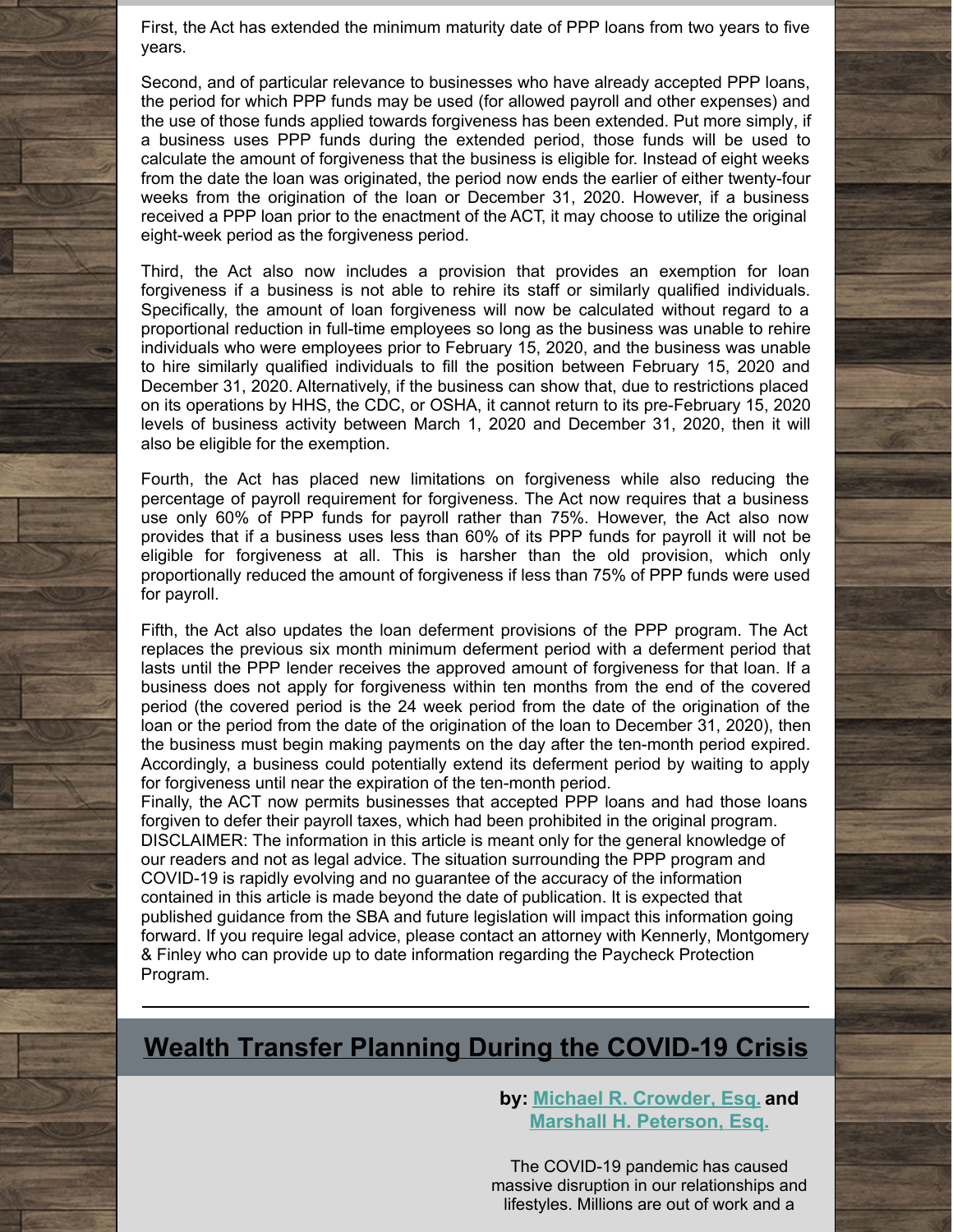

number of businesses will not weather the storm. Going to the office, hanging out with friends, celebrating with family—all curtailed as public health professionals and public officials battle the scourge.

The equity markets are also roiled by the dislocations and uncertainties resulting from the COVID-19 crisis. Values in stock portfolios are subject to wild fluctuation, interest rates are at historical lows, and all this as a backdrop to what will certainly become political discord on tax policy. Although many feel helpless, or wonder what can be done, these unfortunate events do create opportunities for wealth transfer planning.

Keep in mind that the federal transfer tax exemption is currently \$11.58 million, \$23.16 million for married couples. This level of exemption, though, is temporary. If Congress does not step in, it is scheduled to "sunset" on January 1, 2026, at which time the exemption will revert to \$5 million for an individual (indexed). A future Congress could also accelerate the reversion to \$5 million, or further decrease the exemption amount.

For those who are concerned that greater wealth transfer taxes will reduce the amounts for future generations, some longstanding planning techniques seem compelling. Here are just a few strategies we are currently recommending to our clients:

#### **1) Establishing Irrevocable Trusts**

An irrevocable trust may be used to remove assets from what would be a taxable estate. By funding an irrevocable trust now—say, for your spouse's or children's benefit—you may be able to "lock in" current estate tax exemption levels. The IRS's stated position is that exemption gifts, including generation-skipping transfers ("GST"), will not be recomputed if the exemption levels decrease, so long as the transfer was made before exemptions decrease.

#### **2) Grantor Retained Annuity Trust (GRAT)**

GRATs provide the opportunity for a substantial tax-free, low-risk transfer of wealth. A GRAT is a certain type of irrevocable trust under which the individual transferring the assets ("Grantor") retains a payout from the trust (the "annuity") that is equal to the value of the transfer with a mandated appreciation rate specified by the IRS. At the termination of the GRAT, the value in the trust over and above the required annuity transfers tax free to the remainder beneficiaries named by the Grantor when the trust is established. Most GRATS are short term—two years is typical.

GRATs have been in wide use as effective wealth transfer tools since 1989 when they were made part of the Internal Revenue Code. Two factors seem to make them especially attractive now:

- 1. the interest rate specified by the IRS is at a historical low (0.6% in June 2020), and
- 2. the market volatility of stocks means that there is a good chance that assets will be transferred to the GRAT at a low valuation compared to recent times.

The success of a GRAT is measured by the increase in its total value over its term, meaning the appreciation of the underlying asset in addition to dividends. With such a low hurdle rate, we recommend considering, along with your financial advisor, the stock holdings most appropriate to use in funding a GRAT. Almost all appreciation will be passed on free of transfer tax.

#### **3) Low interest Loans**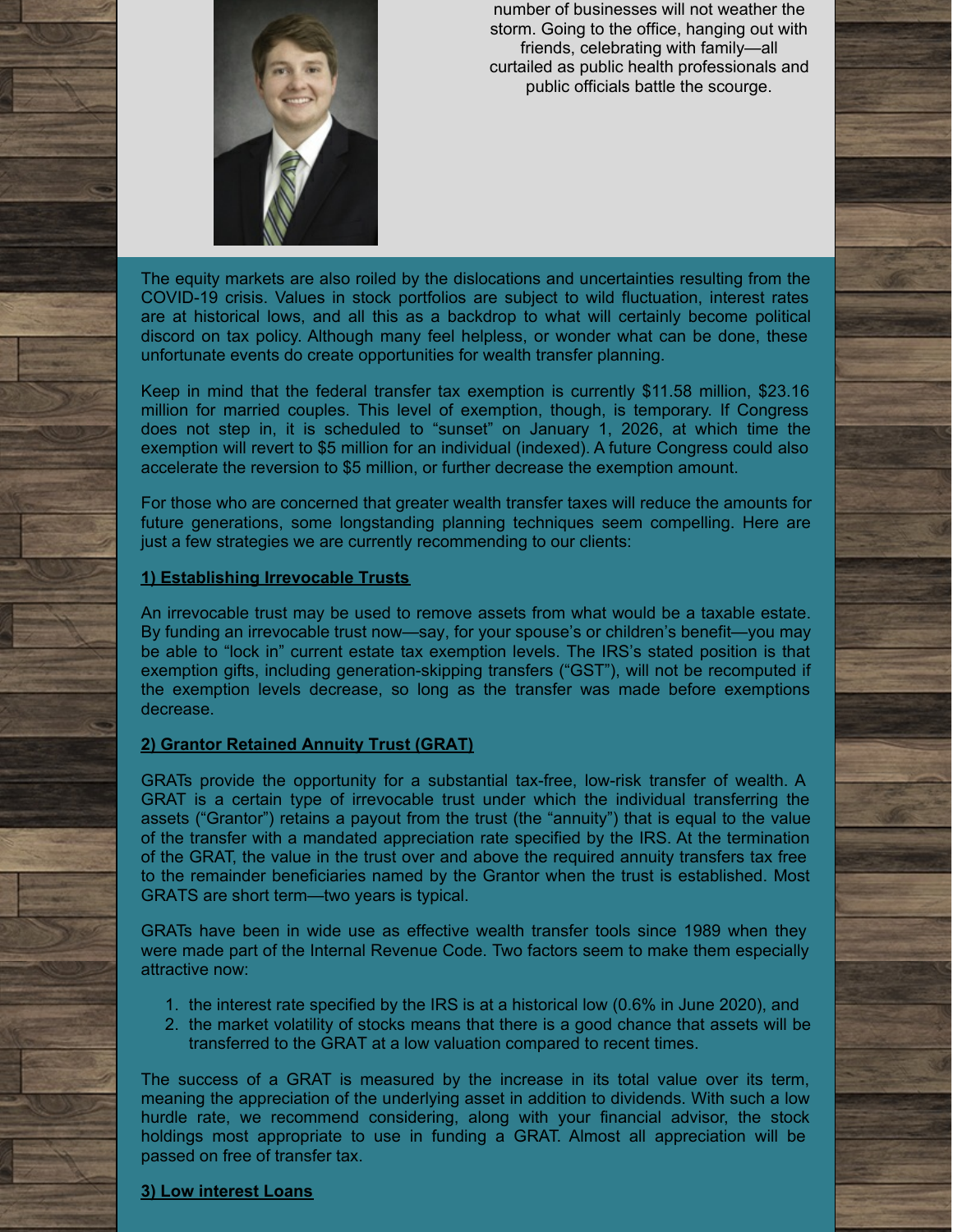The historically low interest rates can also be used on loans to benefit family members and transfer wealth. Under IRS rules, loans must bear interest, but the current required interest rate is lower than even the extremely low interest rate for a GRAT. An asset can be sold to the next generation at the current value; (though, assets such as family business interests which asset may be devalued by the current economic uncertainty); free of transfer tax—a bona fide sale is not subject to transfer tax, and at almost interest-free rates.

As with any planning concept, whether it is appropriate for you depends on an analysis of all facets of your planning. We are ready to discuss these, and other aspects of your planning.

## **COVID-19 Special Edition Newsletters We've Been Keeping Up For You**

#### **April 27, 2020 - [Special](http://www.kmfpc.com/Uploads/Files/News/COVID-19 Special Edition 4.pdf) Edition #4** includes:

**How to Get Your Paycheck Protection Program Loan Forgiven: An FAQ Guide for Small Businesses and [Self-Employed](http://www.kmfpc.com/Articles/how_to_get_your_paycheck_protection_program_loan_forgiven_an_faq_guide_for_small_businesses_and_self-employed_individuals.aspx) Individuals** and **Are COVID-19 Business Losses Covered by [Insurance?](http://www.kmfpc.com/Articles/are_covid-19_business_losses_covered_by_insurance.aspx)**

#### **April 13th, 2020 - [Special](http://www.kmfpc.com/Uploads/Files/News/CARES Act Small Business Loans.pdf) Edition #3**

includes: **CARES Act: Small [Business](http://www.kmfpc.com/Articles/cares_act_small_business_loans.aspx) Loans** and **Six [Reasons](http://www.kmfpc.com/Articles/weve_got_your_six_reasons_for_paid_sick_leave_under_the_ffcra_covered.aspx) for Paid Leave Under the FFCRA**



#### **March 27th, 2020 - [Special](http://www.kmfpc.com/Uploads/Files/News/CARES Act - COVID-19 UPDATE.pdf) Edition #2** includes: **CARES Act Provides Early Access to [Retirement](http://www.kmfpc.com/Articles/cares_act_provides_early_access_to_retirement_funds_and_other_retirement_plan_relief.aspx) Funds and Other Retirement Plan Relief**

## **March 20th, 2020 - [Special](http://www.kmfpc.com/Uploads/Files/News/COVID-19 UPDATE.pdf) Edition**

includes:

**A Summary of the Family First [Coronavirus](http://www.kmfpc.com/Articles/a_summary_of_the_family_first_coronavirus_response_act_for_employers_and_employees.aspx) Response Act for Employers and Employees**

# **TN Court of Appeals: [Premises](http://www.kmfpc.com/Articles/tn_court_of_appeals_premises_liability_-_who_is_exercising_control.aspx) Liability Who is [exercising](http://www.kmfpc.com/Articles/tn_court_of_appeals_premises_liability_-_who_is_exercising_control.aspx) control?**



## **by: Toby R. [Carpenter,](http://www.kmfpc.com/attorneys/toby_r_carpenter.aspx) Esq.**

**The Court of Appeals issued an opinion in Jones v. Earth Fare, Inc., a Knox County premises liability case, on Wednesday, April 15, 2020, which shows how good deeds don't go unpunished. If you own or lease commercial real estate, this opinion might affect any future liability in insurance/injury litigation you may have.**

Earth Fare was a natural foods grocery store leasing space in a shopping center. The lease provided that the landlord would maintain the common areas, including the parking lot, in a "first class condition," and would clean and remove "any impediments to easy and safe movement."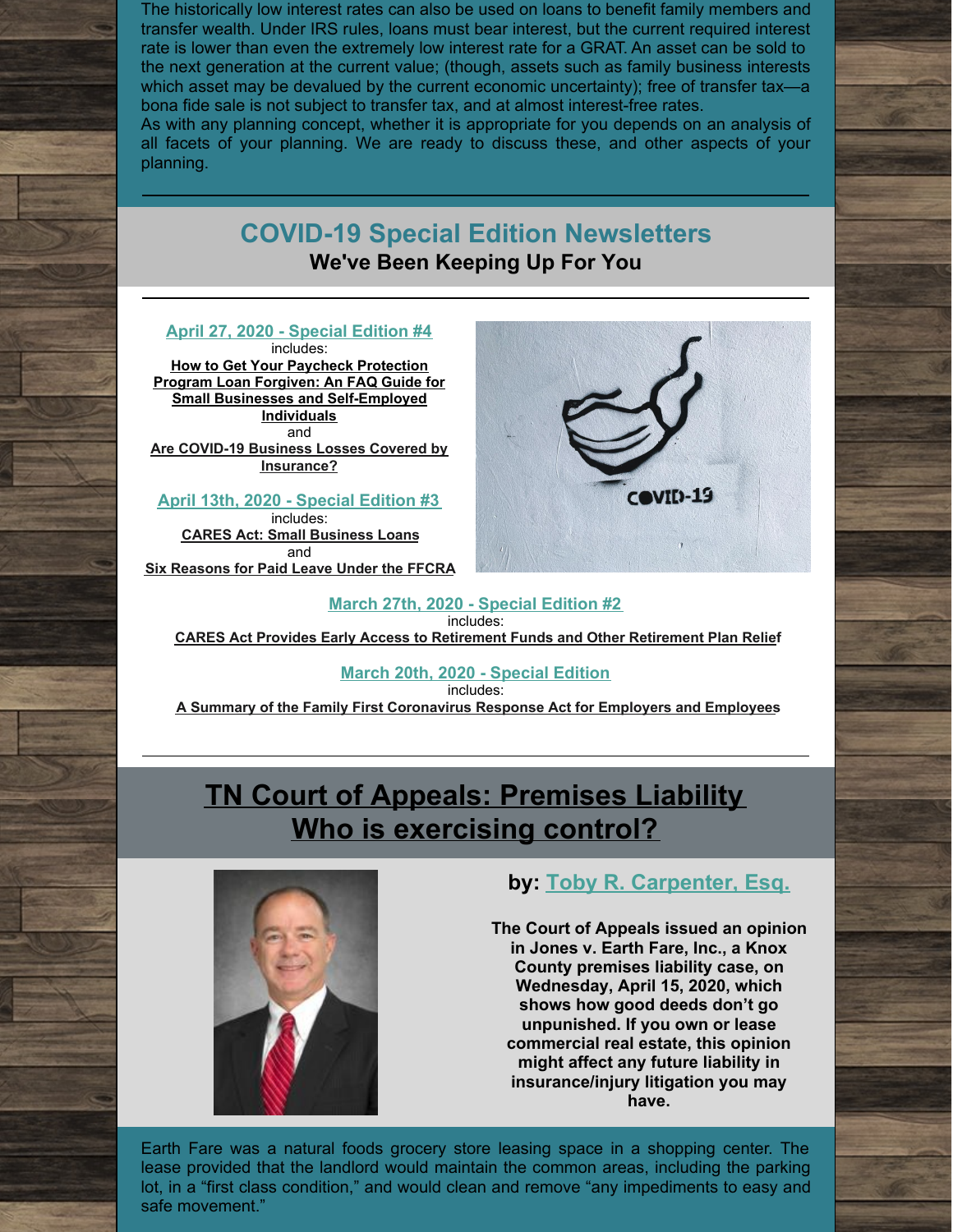A few minutes before the plaintiff's injury, another customer slipped in a puddle of antifreeze in the parking lot. There was no proof of who made the puddle or how long it was there. That customer reported the puddle to the Earth Fare manager, who went outside, saw it, then returned to the store to get a bag of cat litter to absorb and clean up the puddle. While she was inside, the plaintiff exited the store and slipped and fell in the puddle, causing injuries.

In her deposition, the manager testified that although the landlord was responsible for cleaning and maintaining the parking lot, Earth Fare employees regularly cleaned up any broken glass, spills, and other hazards in the parking lot if they became aware of them. The manager also said they did not contact the landlord about those conditions.

Earth Fare moved for summary judgment, arguing that it had no legal duty to the plaintiff because of the lease terms. The trial judge, Hon. William T. Ailor, agreed with the defendant and granted the motion. The plaintiff appealed, arguing that the manager's testimony created an issue of fact regarding whether Earth Fare had a duty of care.

The Court of Appeals reversed the summary judgment, holding that a lessee has no duty of care to a customer injured in a common area where the lease says the landlord is responsible for maintenance of that common area, but only if the lessee has not exercised control over the common area. Because the manager testified that Earth Fare had essentially exercised control over the parking lot, there was an issue of fact regarding its duty to the plaintiff that precluded summary judgment. The Court remanded the case back to the trial court.

From a risk management perspective, this case illustrates how a party can expose itself to liability through actions that it intends to be benevolent and/or efficient. I'm sure that Earth Fare's employees believed that they were doing the landlord a favor, and that it was just easier and faster to deal with parking lot spills and debris themselves. By doing that, however, they created a legal duty that otherwise would not have existed.

While it might have been bothersome to call the landlord every time someone dropped a jar or bottle in the parking lot, that's exactly what they should have done. To avoid this type of liability, lessees of commercial property need to make sure their management employees understand the lease terms regarding maintenance of common areas, and that they act consistent with those terms.

**The Good Faith Necessity Certification [Requirement](http://www.kmfpc.com/Articles/the_good_faith_necessity_certification_requirement_under_the_cares_act_and_paycheck_protection_program_a_borrowers_update.aspx) under the CARES Act and Paycheck Protection Program: A Borrower's Guide**



## **by: Zack. R [Gardner,](http://www.kmfpc.com/attorneys/zack_r_gardner.aspx) Esq. and Law Clerk Zach Kiffmeyer**

**For the past few weeks, many small businesses that received loans under the Paycheck Protection Program ("PPP") have wrestled with the decision of whether to keep the money or give it back after confusing guidance from the Treasury Department and the Small Business Association ("SBA") raised questions about the good faith necessity certification. Much to their relief, new guidance released May 13, 2020 provides a certification safe harbor for businesses receiving**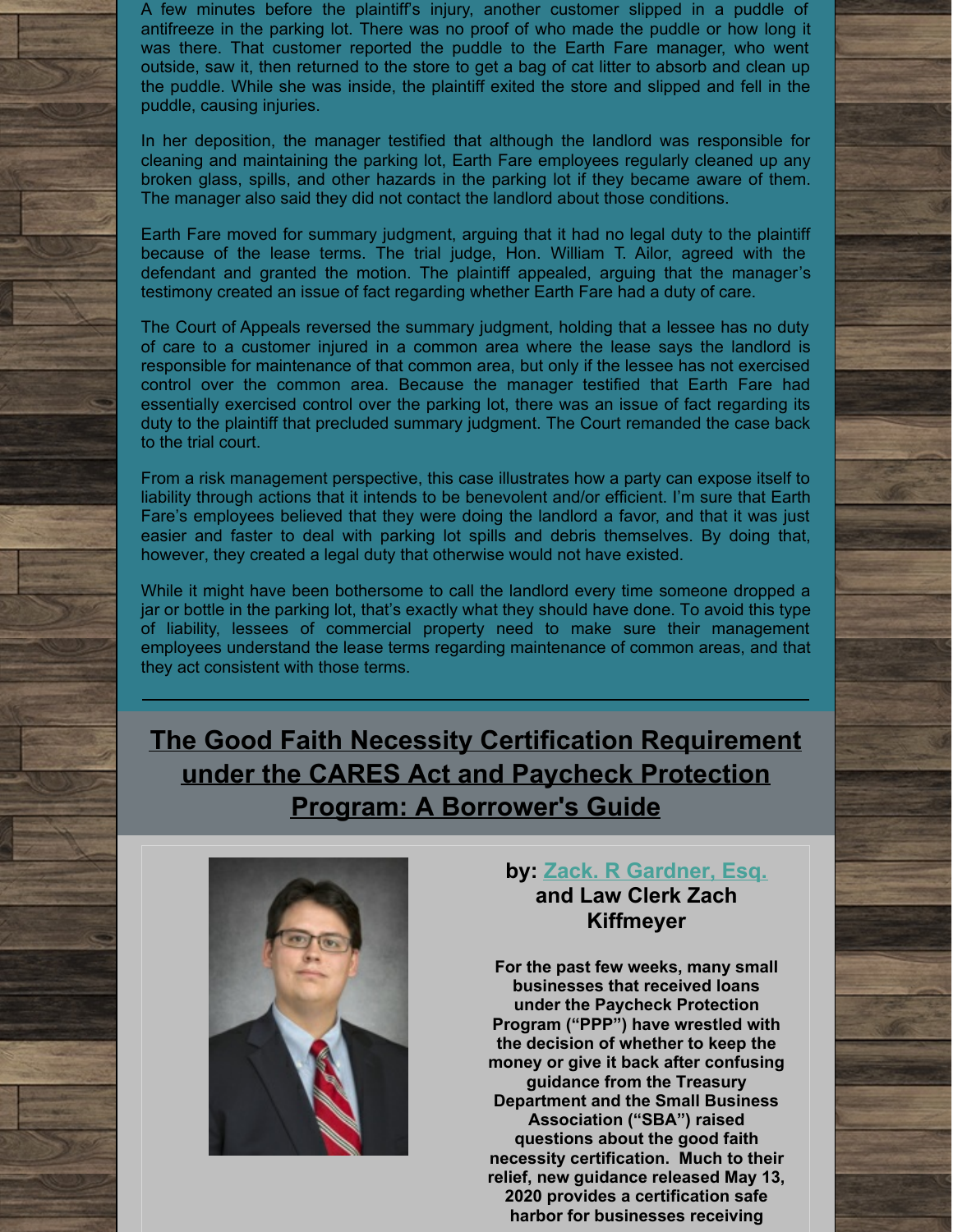The Coronavirus Aid, Relief, and Economic Security ("CARES") Act, which governs the PPP, requires borrowers to certify that "the *uncertainty* of economic conditions makes *necessary* the loan request to support the ongoing operations of the [borrower]." CARES Act § 1102 (emphasis added). In response to public companies requesting and receiving larger loans from the PPP, causing many smaller, local businesses to be left out, the SBA and the Treasury Department provided guidance on the "necessity" of a PPP loan as part of their FAQs. The guidance, however, raised more questions than answers for smaller companies.

In FAQ #31, published April 23, 2020, the SBA presented the following question: "Do businesses owned by large companies with adequate sources of liquidity to support the business's ongoing operations qualify for a PPP loan?" In response, the SBA stated:

"In addition to reviewing applicable affiliation rules to determine eligibility, all borrowers must assess their economic need for a PPP loan under the standard established by the CARES Act and the PPP regulations at the time of the loan application. Although the CARES Act suspends the ordinary requirement that borrowers must be unable to obtain credit elsewhere (as defined in section 3(h) of the Small Business Act), borrowers still must certify in good faith that their PPP loan request is necessary. Specifically, before submitting a PPP application, all borrowers should review carefully the required certification that "[c]urrent economic uncertainty makes this loan request necessary to support the ongoing operations of the Applicant." Borrowers must make this certification in good faith**, taking into account their current business activity and their ability to access other sources of liquidity sufficient to support their ongoing operations in a manner that is not significantly detrimental to the business**. **For example, it is unlikely that a public company with substantial market value and** access to capital markets will be able to make the required certification in good faith, and such a **company should be prepared to demonstrate to SBA, upon request, the basis for its certification.**

Lenders may rely on a borrower's certification regarding the necessity of the loan request. Any borrower that applied for a PPP loan prior to the issuance of this guidance and repays the loan in full by May 7, 2020 [extended to May 14, 2020] will be deemed by SBA to have made the required certification in good faith. (Emphasis added)."

In FAQ #37, the SBA asked, "Do businesses owned by private companies with adequate sources of liquidity to support the business's ongoing operations qualify for a PPP loan?", but the answer merely referenced the question and answer to FAQ #31.

On April 28, 2020, Treasury Secretary Steve Mnuchin declared that any business that receives more than \$2 million in PPP loan proceeds will be audited. On April 29, in response to Mnuchin's declaration, the SBA added FAQ #39, stating:

"To further ensure PPP loans are limited to eligible borrowers in need, the SBA has decided, in consultation with the Department of the Treasury, that it will review all loans in excess of \$2 million, in addition to other loans as appropriate, following the lender's submission of the borrower's loan forgiveness application. Additional guidance implementing this procedure will be forthcoming."

This guidance left borrowers receiving loans of less than \$2 million and some access to other forms of liquidity worried about whether the SBA would conclude retroactively that their loans were not "necessary" to support ongoing operations and subject them to penalties.

The day before the deadline to repay the PPP loans without consequences, the SBA released FAQ #46, which asked, "How will SBA review borrowers' required good faith certification concerning the necessity of their loan request?" In its response, the SBA created a certification safe harbor, stating, "Any borrower that, together with its affiliates, received PPP loans with an original principal amount of less than \$2 million will be deemed to have made the required certification concerning the necessity of the loan request in good faith."

In justifying the safe harbor, the SBA noted that businesses receiving loans for less than \$2 million likely did not have other sources of liquidity; the safe harbor comports with the overarching goal of the PPP, which is to keep people employed in small businesses; and finally, the SBA, by only auditing businesses who took out loans in excess of \$2 million, will be able to conserve its finite audit resources and focus on those businesses which might yield the highest number of compliance issues.